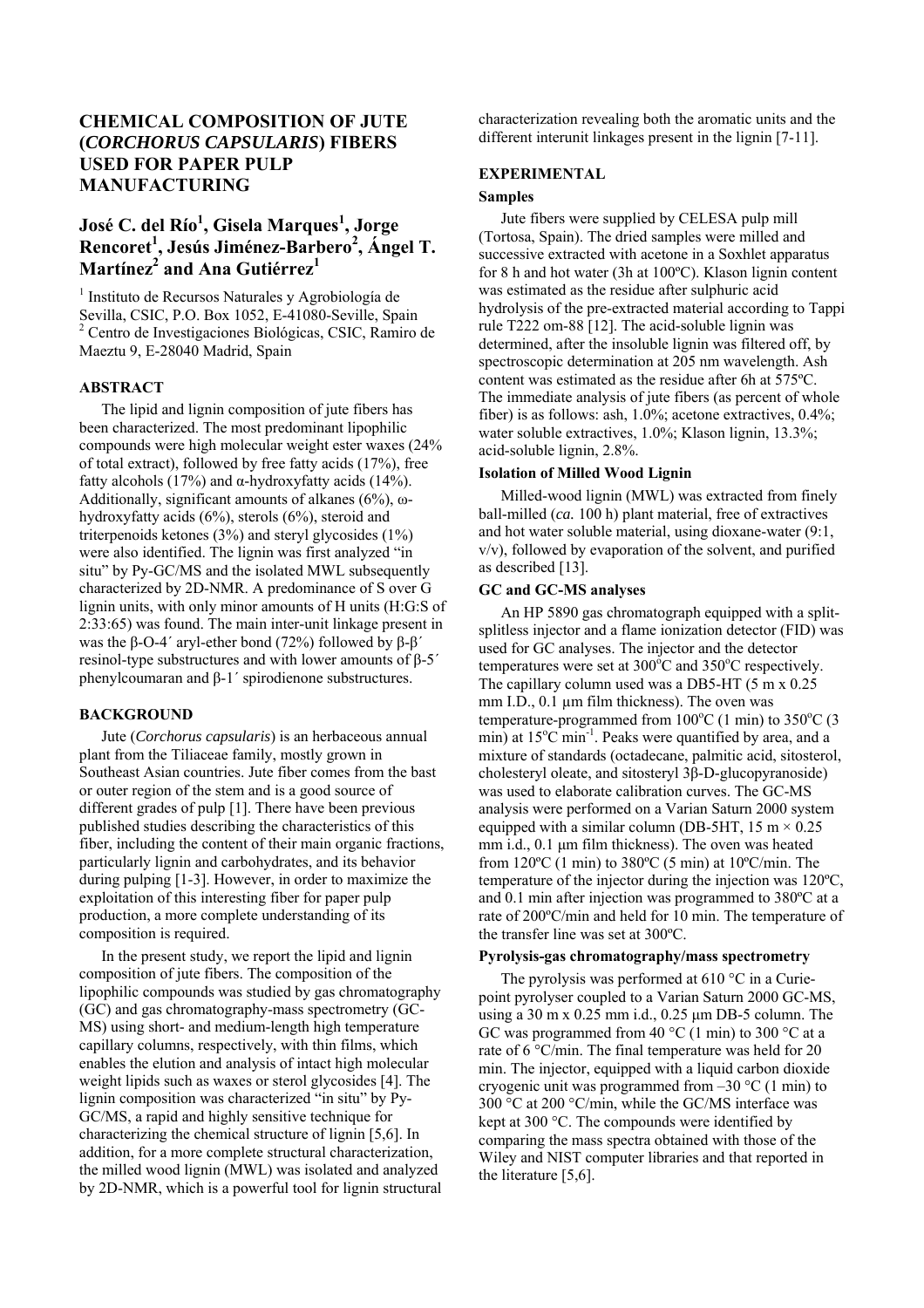#### **NMR spectroscopy**

NMR spectrum of jute MWL was recorded at 25 ºC on a Bruker AVANCE 500 MHz equipped with a z-gradient triple resonance probe. Around 40 mg of jute MWL were dissolved in 0.75 mL of deuterated dimethylsulfoxide (DMSO- $d_6$ ) and 2D-NMR spectra were recorded in HSQC (heteronuclear single quantum correlation) experiments. The  $^{1}J_{\text{CH}}$  used was 140 Hz. The *J*-coupling evolution delay was set to 3.2 ms. The central solvent peak was used as an internal reference ( $\delta_C$  39.5;  $\delta_H$  2.50 ppm). HSQC crosssignals were assigned by comparing with the literature [7- 11]. A semiquantitative analysis of the intensities of the HSQC cross-signal intensities was performed. The integration on the cross-signals was performed separately for the different regions of the HSQC spectrum, which contain signals that correspond to chemically analogous carbon-proton pairs. In the aliphatic oxygenated region, the relative abundance of side-chains involved in inter-unit linkages were estimated from the  $C_{\alpha}$ -H<sub> $\alpha$ </sub> correlations to avoid possible interference from homonuclear  ${}^{1}H - {}^{1}H$ couplings. In the aromatic region, C-H correlations from S and G units were used to estimate the lignin S/G ratio.

## **RESULTS AND DISCUSSION**

### **Lipid composition**

The acetone extractives of jute fibers accounts for 0.4% of dry material. The lipophilic extracts were analyzed by GC and GC-MS using short- and mediumlength high temperature capillary columns, respectively, according to the method previously described [4]. The GC-MS chromatogram of the underivatized lipid extracts from jute fibers is shown in **Figure 1**. The identities and abundances of the main lipophilic compounds identified are detailed in **Table 1**.



**Figure 1: GC-MS of the lipophilic extracts from jute fibers. F(n):** *n***-fatty acids; Ak(n):** *n***-alkanes; Ah(n):**  *n***-fatty alcohols; W(n): high molecular weight ester waxes;** *n***: carbon atom number. Other compounds are: 1,** *trans***-coniferyl alcohol; 2:** *trans***-sinapyl alcohol; 3, stigmasta-3,5,7-triene; 4, campesterol; 5, stigmasterol; 6, isomultiflorenone; 7, sitosterol; 8 and 9, compounds with epoxydammarane-type structure.** 

| TABLE 1: COMPOSITION OF LIPIDS FROM JUTE |  |
|------------------------------------------|--|
| (C. CAPSULARIS) FIBERS                   |  |

| Series of Compounds               | Abundance |
|-----------------------------------|-----------|
|                                   | (mg/Kg)   |
| $n$ -Alkanes                      | 48.5      |
| $n$ -Fatty acids                  | 130.2     |
| $\alpha$ -Hydroxyfatty acids      | 102.8     |
| ω-Hydroxyfatty acids              | 34.5      |
| <i>n</i> -Fatty alcohols          | 127.0     |
| Steroid hydrocarbons              | 16.1      |
| <b>Sterols</b>                    | 43.4      |
| Epoxydammarane-type triterpenoids | 64.8      |
| Tocopherols                       | 3.1       |
| Steroid/triterpenoid ketones      | 25.1      |
| Steryl glycosides                 | 8.4       |
| Waxes                             | 181.2     |
| Monoglycerides                    | 7.5       |
| Diglycerides                      | 13.5      |
|                                   |           |

The most predominant lipophilic compounds present in jute fibers were series of high molecular weight ester waxes, followed by series of free fatty acids, free fatty alcohols and α-hydroxyfatty acids. Additionally, lower amounts of other aliphatic series such as *n*-alkanes and ωhydroxyfatty acids, were also found. Steroid and triterpenoid compounds were also present among jute lipophilic extracts, together with minor amounts of tocopherols as well as mono- and diglycerides.

#### **Lignin composition**

Jute fibers presented a Klason lignin content of 13.3%, that amounted up to 16.1 % by taking into account the acid-soluble lignin, in agreement with previous studies [2,3]. This lignin content is higher than that in other nonwood bast fibers such as hemp or flax, with a lignin content less than 5% [14] although comparable to that reported for kenaf bast fiber [15]. The composition of the lignin in jute fibers was analyzed *in situ* by Py-GC/MS. The program is shown in **Figure 2.** 

The compounds released arise from the carbohydrate and lignin moieties. Among the lignin derived phenols, the pyrogram showed compounds derived from guaiacyl (G) and syringyl (S) lignin units. Compounds derived from *p*hydroxyphenyl (H) lignin units were found in minor amounts (2 %). The lignin-derived S-type phenols were present in higher abundances than the respective G-type phenols, with a H:G:S composition of 2:32:66 and a S/G ratio of 2.1, in agreement with previous studies [2,3]. The high lignin S/G ratio is comparable to those observed in hardwood lignins [11,16]. Other bast fibers commonly used for pulp and papermaking, such as flax or hemp, have very low lignin S/G ratios (0.8 and 0.3, respectively) [14,17], although a high S/G ratio has been found in kenaf [15,17]. The high S-lignin content observed in jute fibers is advantageous for delignification due to the higher reactivity of the S-lignin in alkaline systems [18,19]. Higher S/G ratios imply higher delignification rates, less alkali consumption and therefore higher pulp yield [20,21].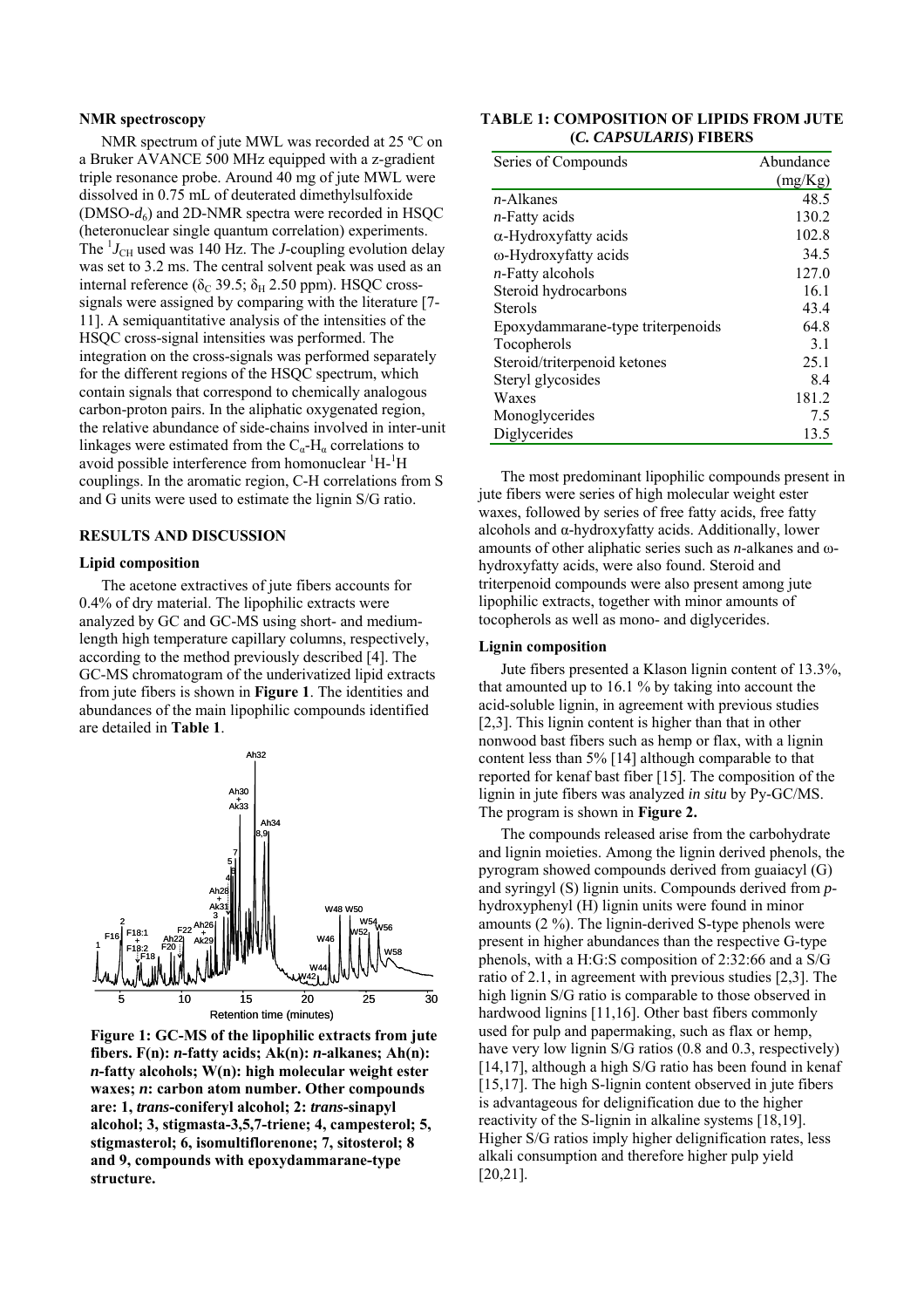

**Figure 2: Py-GC/MS of jute fibers. Carbohydrates (peaks 1-14, 16-20, 22, 25-27, 29, 30, 32, 36, 47, 50), H-lignin compounds (peaks 15, 21, 24); G-lignin compounds (peaks 23, 28, 31, 34, 37, 39, 42, 43, 45, 46, 49, 57, 61, 62, 64, 67); S-lignin compounds (peaks 38, 44, 48, 51, 52-56, 58-60, 63, 65, 66, 68-72).** 

For a more in-depth structural characterization of jute lignin, the MWL was isolated and subjected to 2D-NMR analysis. The side-chain ( $\delta$ <sub>C</sub>/ $\delta$ <sub>H</sub> 50-95/2.5-6.0 ppm) and the aromatic ( $\delta_C/\delta_H$  95-135/5.5-8.0 ppm) regions of the HSQC spectrum of jute MWL are shown in **Figure 3** and the main substructures found are depicted in **Figure 4**.

The side-chain region of the spectrum (**Figure 3a**) gave information about the inter-unit linkages present in the lignin. The spectrum showed prominent signals corresponding to β-O-4' ether linkages (substructure **A**). In addition, other linkages were also observed. Signals for resinol (β-β'/α-O-γ'/γ-O-α') (**B)**, phenylcoumaran (β-5'/α-O-4) (**C**) and spirodienone (β-1'/α-O-α') substructures (**D**), could also be observed. Other small signals in the sidechain region of the spectrum corresponded to  $C_\gamma$ -H<sub>γ</sub> correlations of *p*-hydroxycinnamyl (**F**) end-groups. The main signals in the aromatic region of the spectrum (**Figure 3b**) corresponded to the benzenic rings of the different lignin units. Signals from syringyl (**S**) and guaiacyl (**G**) units were observed, however, signals of Hlignin units were not detected, in agreement with the low abundance of these units observed by Py-GC/MS (2%). The NMR estimation of the S/G ratio accounts for 2.0, similar to that observed by Py-GC/MS.

The relative abundances of the main inter-unit linkages and the molar S/G ratios calculated from the HSQC spectrum are shown in **Table 2**. The data indicated that the structure of jute lignin is very similar to a hardwood lignin, with a high S/G ratio, a predominance of β-O-4´ aryl ether linkages (72% of total side-chains), followed by β-β´ resinol linkages (16% of total side-chains) and lower amounts of β-5´ phenylcoumaran and β-1´ spirodienonetype linkages and cinnamyl end-groups.



**Figure 3: HSQC NMR spectrum of jute MWL. (a)**  expanded side-chain region  $\delta$ <sup>*C*</sup> $\delta$ <sup>H</sup> 50-95/2.5-6.0 **ppm, and (b) expanded aromatic region**  $\delta$ **<sup>***C***</sup>** $/\delta$ **<sup>H</sup> 95-135/5.5-8.0 ppm. See Figure 3 for the main lignin structures identified.** 



**Figure 4: Main structures present in jute lignin: (A) β-O-4' linkages; (B) resinols (C) phenylcoumarane s (D) spirodienones (F)** *p***-hydroxycinnamyl alcohol end-groups; (G) guaiacyl units; (S) syringyl units; (S') oxidized syringyl unit bearing a carbonyl group at Cα (phenolic); (S'') oxidized syringyl unit bearing a carboxyl group at Cα.**